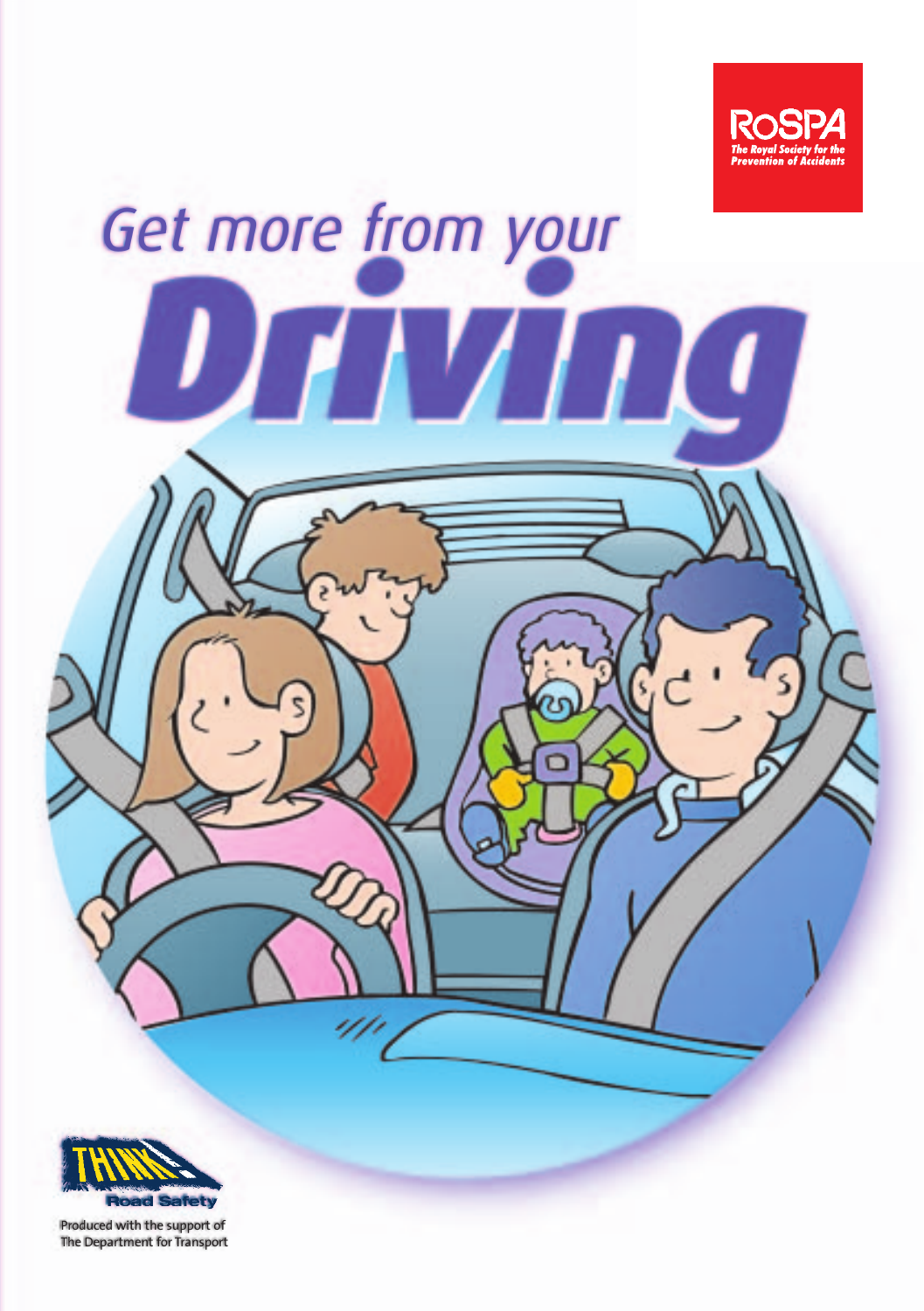# D**riving** Get more from your

## **When driving, do you ever find yourself:**

- Having to brake sharply?
- Too close to the car ahead?
- Regretting what you've just done (e.g. accelerated through an amber light)?
- Creeping above the speed limit?
- Feeling anxious, tense or intimidated?

Driving (whether it's commuting, popping to the shops, taking the kids out, etc) is an essential part of personal, family and work life for millions of us. It can be enjoyable and pleasant, but it can also be stressful and dangerous.

Most of us take professional lessons when learning to drive, but very few of us take any training after passing the Driving Test. Cars are changing rapidly as technology develops and driving conditions are becoming more difficult.

We all develop our own driving style and bad habits over time, and many of us would fail the Driving Test if we re-took it today. We would all benefit from refresher training every few years to review and update our driving skills and attitudes.

This leaflet describes what you can do to become a better, safer and more confident driver. If you apply safe driving principles, then the risks to yourself and your passengers and other road users will be reduced automatically, with the added benefits of saving yourself money and helping the environment by using less fuel, reducing wear and tear and vehicle emissions.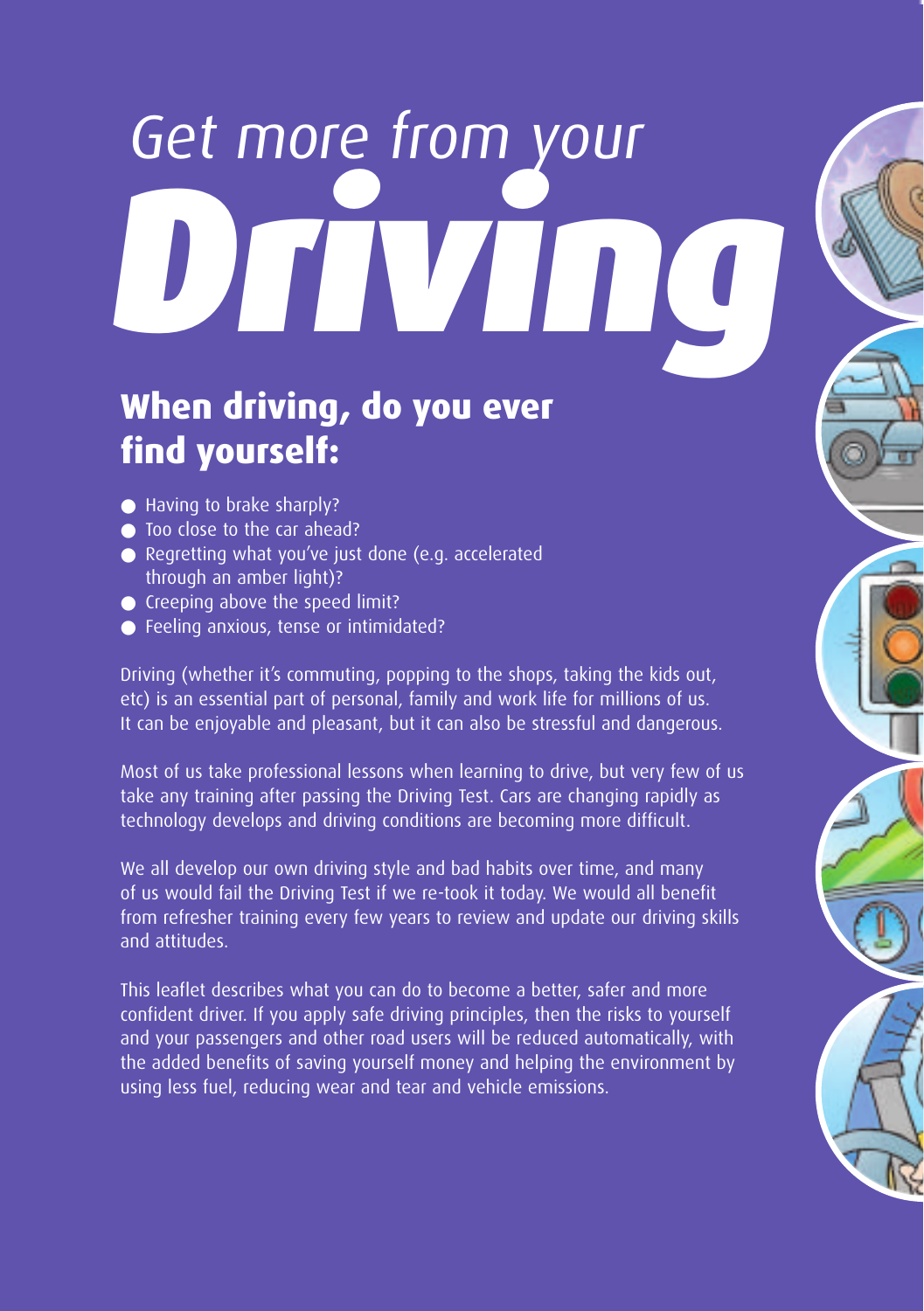







# Why Take Further Training?

#### **To Enjoy Your Driving**

You'll enjoy driving more and feel much less stressed. Your passengers will prefer being driven by you, and children who suffer from motion sickness will be less likely to feel ill, because the drive will be so much smoother and safer.

#### **To Improve Your Confidence**

You'll feel much more confident, both in your own driving and in your ability to deal with the behaviour of other drivers.

#### **To Reduce Your Crash Risk**

It will help you to avoid making mistakes and mis-judgements that lead to crashes, and help you cope with the mistakes of other road users.

#### **To Improve Your Fuel Consumption**

You'll spend less money on fuel, and cause less harm to the environment, because your driving will be smoother and more

systematic, with less sharp acceleration and braking and better use of gears.

#### **To Ensure Less Wear and Tear on Your Vehicle**

Your car (possibly the second most expensive item you own) will last longer and may have a higher resale value.

#### **To Lower Your Insurance Premiums**

You may be able to receive insurance discounts – make sure you tell your insurer what extra training you've taken.

#### **To Meet People**

By joining a driving group, you can meet a variety of people.

#### **To Meet the Challenge**

A reason given by some people who take refresher driver training is the challenge of proving that they are a driver of the highest standard.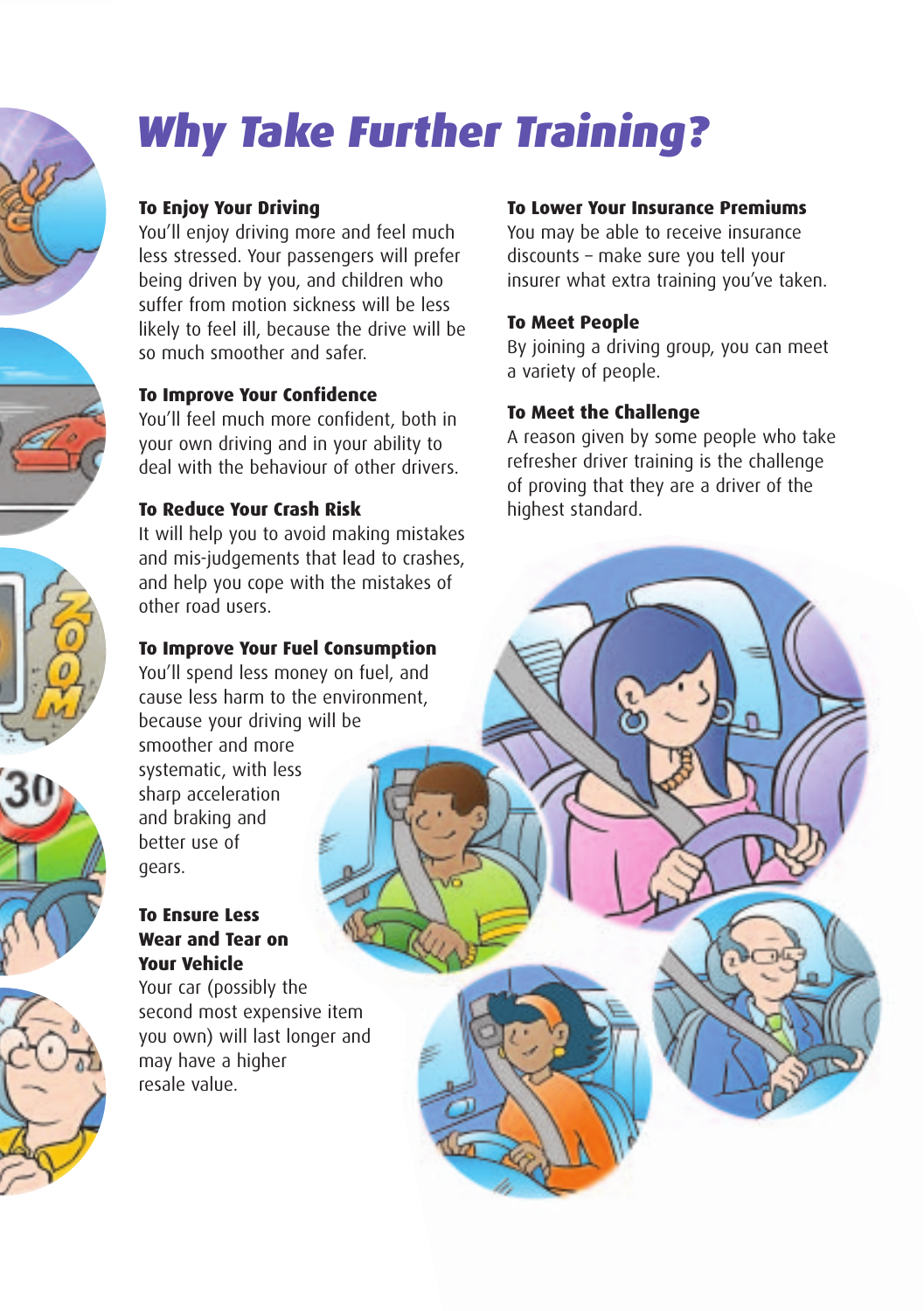# What's the Best Training for Me?

#### **New Drivers**

For drivers who have recently passed their test, taking a Pass Plus course is an excellent way of gaining more experience, reducing risk, reducing insurance premiums and making driving a little less stressful. Contact www.passplus.org.uk

#### **Driving Assessment**

For both new and experienced drivers, the best way to start is to have an assessment with one of the organisations below or a local Approved Driving Instructor. This is a drive in your own car with a qualified assessor who will tell you what you are doing well, give you tips for improving certain aspects of your driving, your all-round ability and suggestions for further training if you want to do more.

#### **Refresher Courses**

Many professional driving instructors offer refresher courses for people who have been driving for some time. They are a quick, easy and useful way to update your driving knowledge and skills and to get impartial professional advice on your driving.

Some courses are designed for specific purposes, such as helping anxious drivers or people who have not driven for a long time, or towing courses. Others are suitable for any driver.

Look for driving schools who specifically offer refresher courses and discuss your requirements with the trainer before booking any lessons.

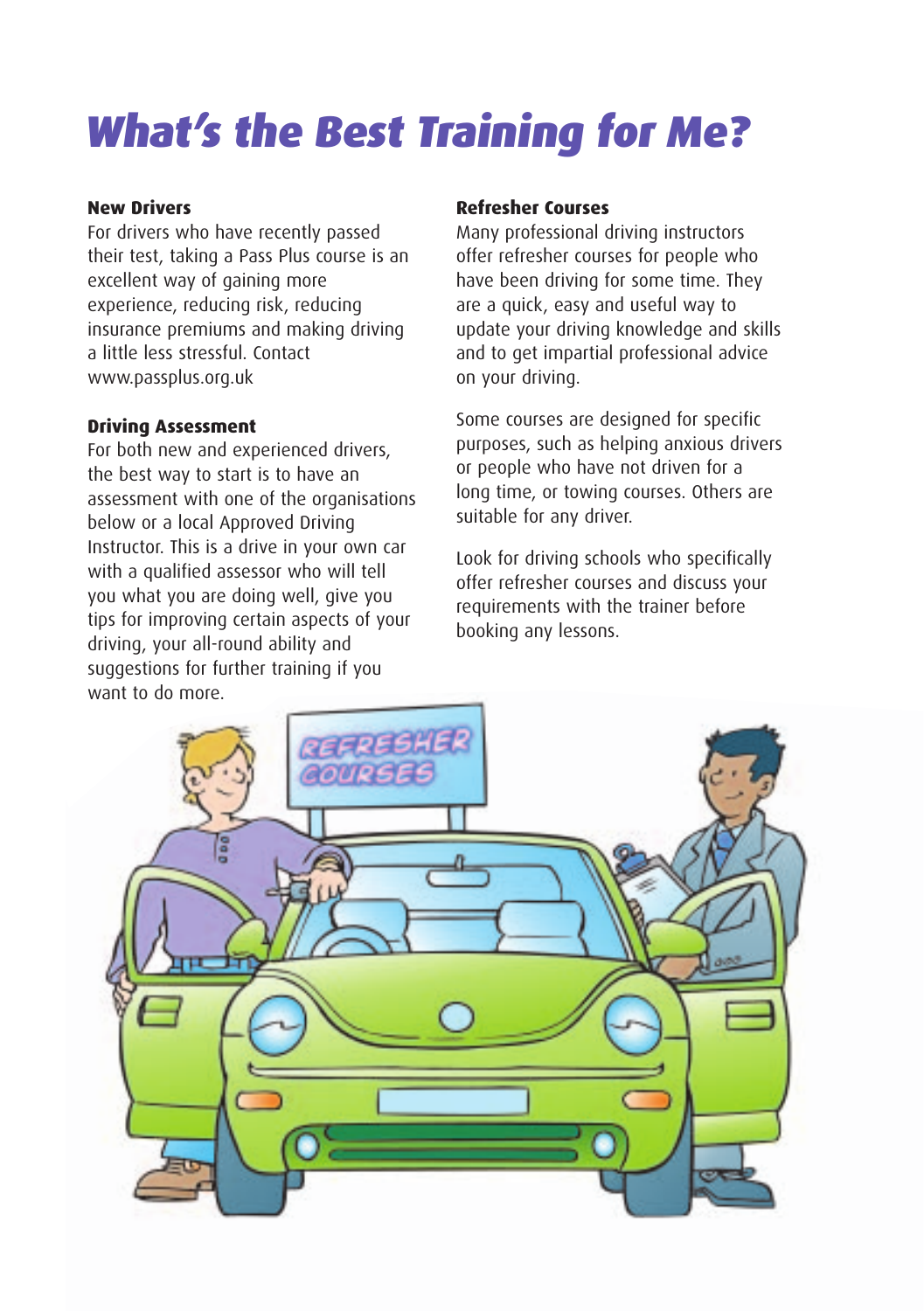#### **Fleet Driver Training**

Many employers provide some form of driver training for staff who drive for work. More information is available from the organisations listed overleaf.

#### **Advanced Driving**

Advanced driver training is provided by four organisations approved by the Driving Standards Agency.

They will help you:

- improve your confidence and ability
- develop a positive attitude towards driving and other road users
- improve your concentration
- become more observant
- analyse and anticipate the actions of others
- create space and time to deal with hazards or your own or other's mistakes.

Some people want a formal qualification, which can be useful when job hunting.

Research has found that advanced drivers are 20% less likely to be involved in an accident than 'ordinary' drivers, are less likely to have penalty points and more likely to remain accident-free.

#### **Courts or Police**

Drivers convicted of certain offences may be required to re-take the Driving Test. The police may offer drivers who would normally face a charge of 'driving without due care and attention' the chance to take a Driver Improvement Course instead. Speed Awareness Courses are also available in parts of the country.